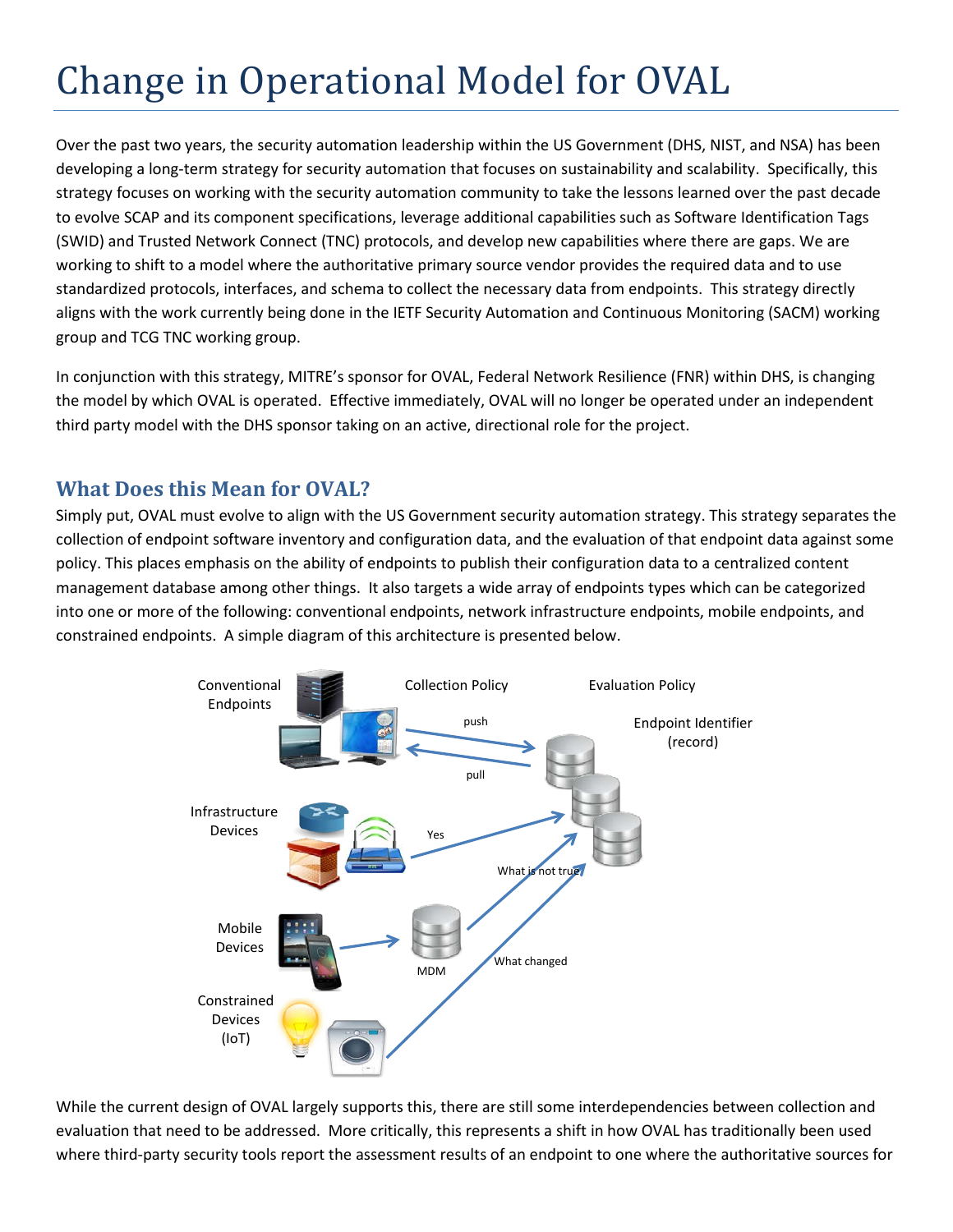software running on the endpoints publish configuration data to a central location where the assessment is performed. To accommodate all of this, OVAL must be more discreetly separated into its major components (OVAL Definitions, OVAL System Characteristics, and OVAL Results). Additionally, these different components must be considered with respect to how they fit into the SACM architecture and what gaps must be filled to further evolve the Language.

## **Direct Impact to OVAL**

- **Version 5.11** MITRE will continue the OVAL 5.11 release under the current model for features that are currently in queue (i.e. features that are in the OVAL Sandbox and scheduled for an OVAL Board vote). DHS sponsor approval will be required for any additional capabilities and will be determined based on the level of effort, need, and impact of the capability.
- **Future OVAL Releases** MITRE will not actively develop an OVAL 5.12 release. However, MITRE will be working with the DHS sponsor to determine the best way to handle critical additions to the Language, with ideas such as a limited 5.12 version (or additional subsequent versions) and a move towards unofficial extensions as possible options.
- **Future Work** MITRE will shift its focus to support work by government participants in the IETF SACM WG under the direction of the DHS sponsor.
- **OVAL Adoption** MITRE will move away from active outreach with respect to OVAL in order to focus on the advancement of the US Government security automation strategy.
- **OVAL Repository** MITRE will continue to process OVAL Repository submissions until a suitable transition strategy can be developed and executed. MITRE will look to the community and work with the DHS sponsor to determine how best to transition the ongoing moderation of the OVAL Repository.
- **OVAL Interpreter** No additional development and maintenance will be undertaken on the OVAL Interpreter after the OVAL 5.11 release under the DHS work program. As an open source project MITRE will continue to accept community code contributions. However, MITRE will likely look towards the community for a new open source project lead.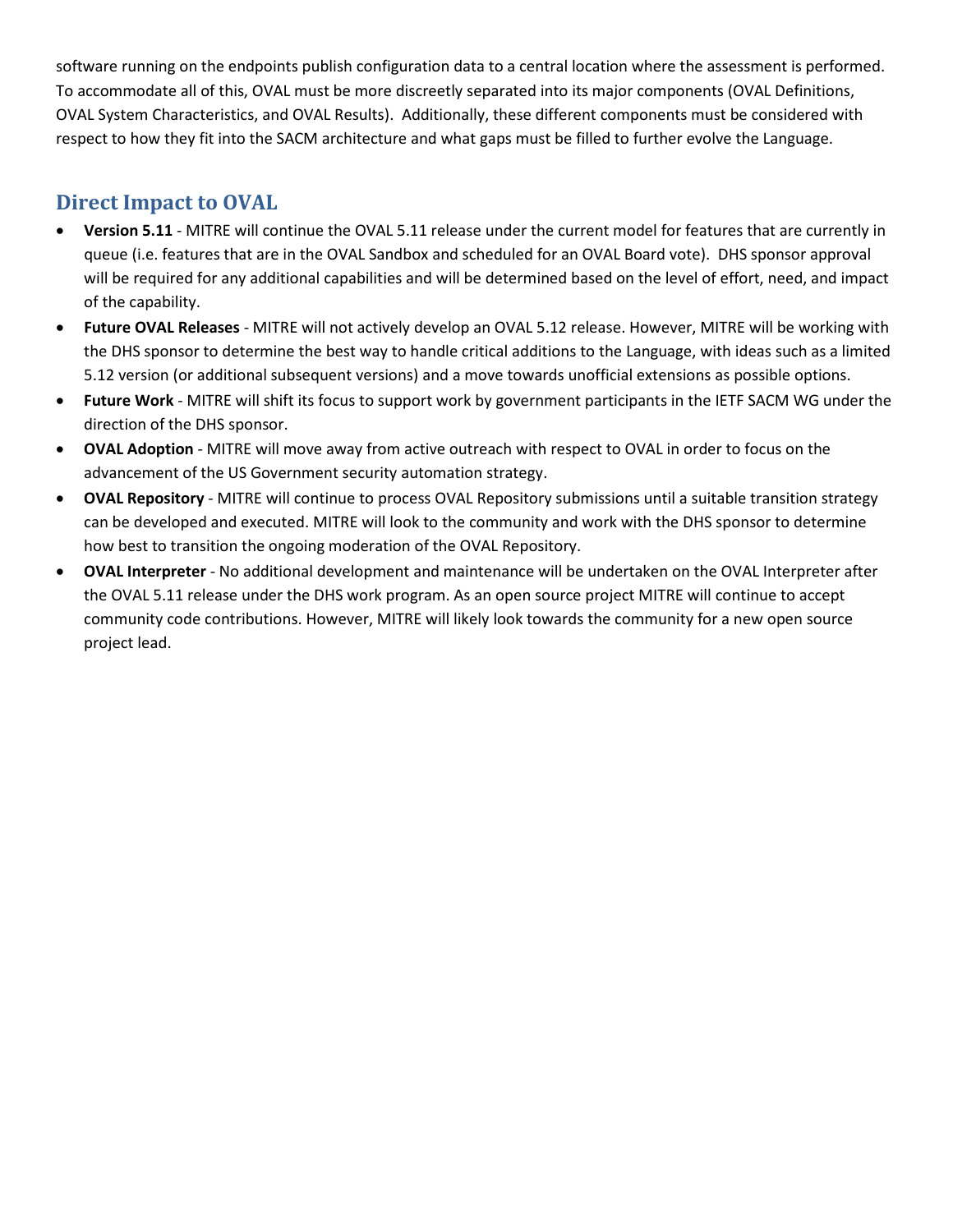# OVAL Board Meeting (4/14/2014)

## **Attendees**

Blake Frantz – Center for Internet Security Chris Wood – Assuria Limited Dave Waltermire – NIST David Solin – jOVAL.org Jack Vander Pol – SPAWAR, U.S. Navy Jamie Cromer – Symantec Corporation Kent Landfield – McAfee, Inc. Randy Taylor – ThreatGuard, Inc. Scott Armstrong – INADEV Corporation Steve Grubb – Red Hat Inc. Tigran Gevorgyan – Qualys, Inc. William Munyan – Center for Internet Security

Jonathan Baker – MITRE Matt Hansbury – MITRE Danny Haynes – MITRE David Rothenberg – MITRE Luis Nunez – MITRE

#### **Invited Guests**

Kim Watson – DHS Melanie Cook – NIST

## **Meeting Summary**

### **Welcome**

The group was welcomed to the 2014  $2^{nd}$  quarter OVAL Board Meeting.

#### **OVAL Direction**

The call began with the introduction of Kim Watson from the Federal Network Resilience (FNR) group within DHS, who began by announcing a change to how MITRE operates the OVAL project. At the US Government's direction, MITRE has long operated OVAL as an independent third party. More recently, representatives from DHS, NIST, and NSA, have been meeting regularly and have come to a shared vision for the US Government's security automation strategy which closely aligns with the work being done by the IETF Security Automation and Continuous Monitoring (SACM) working group<sup>[1](#page-2-0)</sup>, in which several OVAL Board members participate. As a result, MITRE will no longer operate OVAL as an

<span id="page-2-0"></span><sup>&</sup>lt;sup>1</sup> <http://datatracker.ietf.org/wg/sacm/charter/>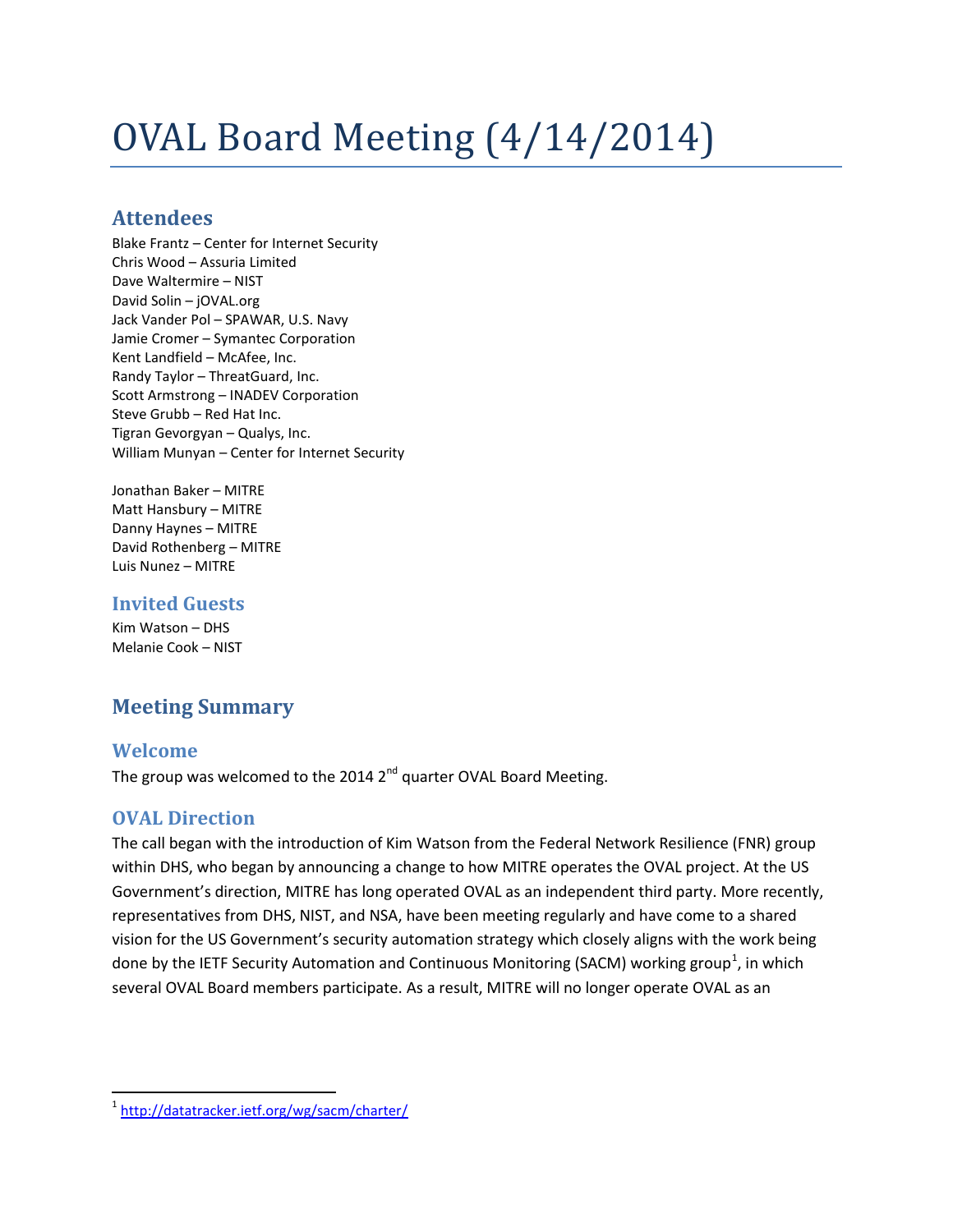independent third party, but will instead operate the project under the direction of DHS in order to focus on and help realize this new security automation strategy<sup>[2](#page-3-0)</sup>.

The shift in MITRE's role will not disrupt any current efforts towards the OVAL 5.11 release; MITRE will continue in its current role for the remainder of the OVAL 5.11 release. From that point on, MITRE will work under the direction of the DHS sponsor to address any critical gaps found in the future by either publishing a targeted OVAL 5.12 release or shifting towards unofficial extensions. Notable aspects of the project which would be affected include the OVAL Adoption Program, which will shift to focus on the advancement of the US Government security automation strategy, and the OVAL Interpreter, which will cease active maintenance after the OVAL 5.11 release. MITRE will shift to support DHS and the wider US Government in engaging international standard organizations, specifically the IETF SACM effort, in order to ensure that work in these organizations aligns and supports a shared vision. The DHS Sponsor is committed to engage the OVAL Board for feedback as this new security automation vision is evolved and made more publicly known.

To aid in the alignment of OVAL with this security automation vision, MITRE will review how OVAL can support a model where software publishes its state to a central database. This model has always been supported by OVAL, but additional work will be required to achieve truly scalable, enterprise solutions. MITRE will also work to understand how the existing components of OVAL fit into the IETF SACM architecture. Specific goals for future documentation include how to make unofficial extensions to the OVAL Language without the help of MITRE. Following this introduction, the Board was invited to share any potential concerns and ask questions.

One OVAL Board member voiced his opinion about the potential for a perception problem if not executed carefully. As a vendor, his concern was that the high level of effort they have placed in promoting OVAL as the leading endpoint checking language would be lost if this new direction was not presented in a transparent and public manner. He pointed towards the increase in overseas contributions to the OVAL Repository as well as other dynamics that should be taken into account. His position is that if they are unable to sell OVAL products overseas, then they would be forced to stop supporting OVAL. Kim responded that under the new security automation vision, transparency, augmented by clarity and unity of direction is of the utmost importance moving forward. This shift is not meant to polarize the OVAL community and may require additional messaging for those who do not feel that they are part of the OVAL community. She continued to assure the Board that no change being made is with intent to derail previous efforts of fostering the OVAL community. There was agreement among the OVAL Board that if this is properly executed, then there is no large foreseeable impact to the future of OVAL.

A second OVAL Board member was concerned about primary source vendor's going back to proprietary checks and agreed with the previous OVAL Board member's concern regarding overseas contributions.

Another OVAL Board member raised a question regarding the desired shift towards a publish model. He asked whether the traditional model of collection and evaluation on the endpoint would go away and be

<span id="page-3-0"></span> $2$  [See](https://oval.mitre.org/community/archives/boardminutes/20140414_readahead.pdf) pages 1-2 of this document.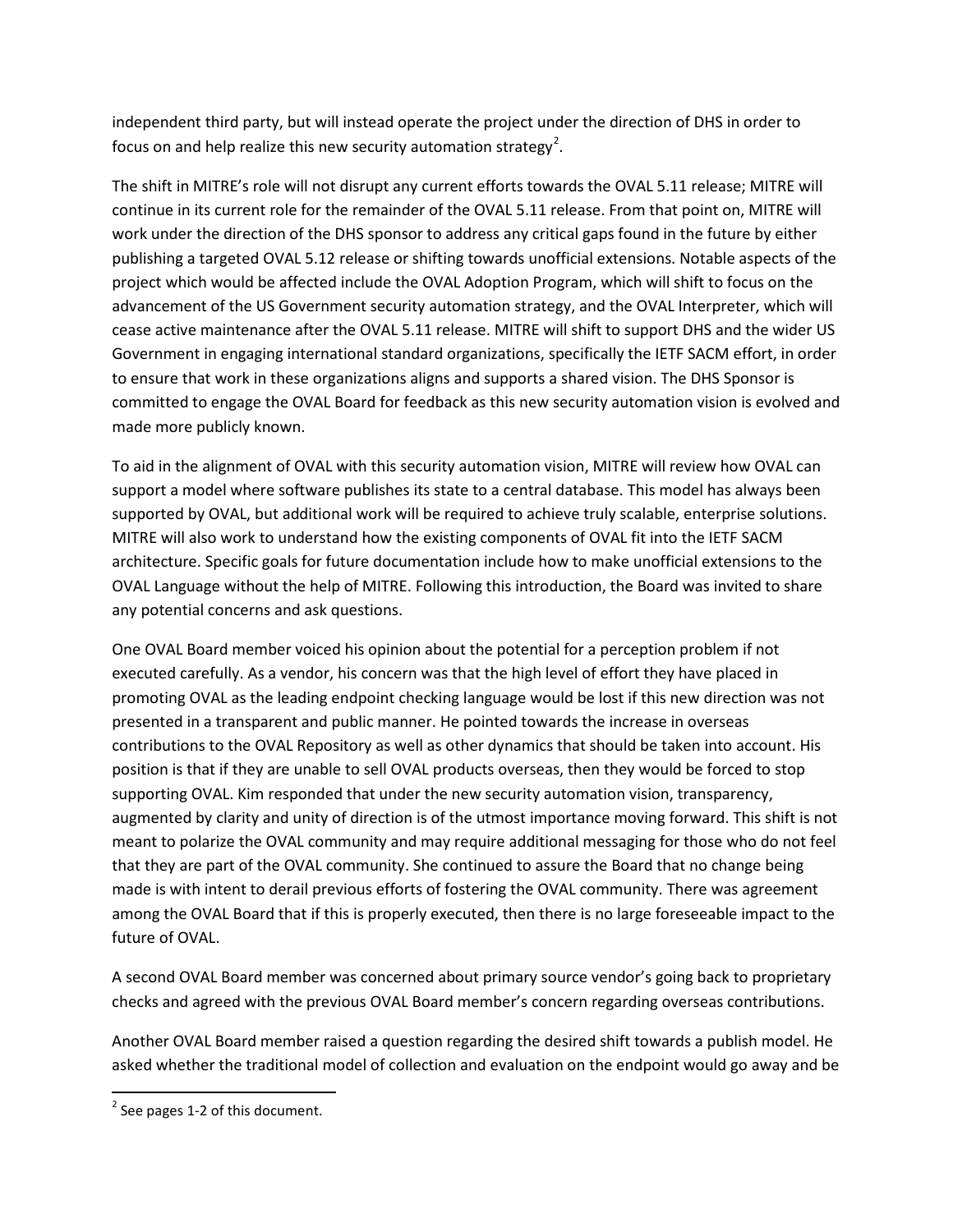replaced by the publish model. Kim's response was that both methods of evaluation and collection would have their own use cases and likely be used in conjunction with each other. While there will remain a use case for endpoints executing both collection and evaluation and reporting the results, for large enterprise-scale deployments, the separation of collection and evaluation is critical. It will also be critical to push the responsibility for publishing configuration data onto the primary source vendors. The OVAL Board member then noted that OVAL was always designed with having primary source vendors be responsible for their extensions and content, but, that it hasn't had a lot of support so far leaving 3<sup>rd</sup> parties to fill in the gaps and asked whether or not there has been any interest from primary source vendors so far. It was noted that NIST has seen some interest from primary source vendors.

One OVAL Board member then suggested that the US Government needs to describe and document specifics so that the OVAL Board can help with this effort and asked about the expected time frames and constraints for this plan. Kim suggested that there would be no issue through November and potentially extended into July of 2015. By then, the sponsor hopes that MITRE would be successful in demonstrating that the pieces of SCAP could be brought before the IETF. Dave Waltermire of NIST responded with further details of an interagency group identifying scalability and sustainability gaps within SCAP 1.2. The majority of the issues they are seeing revolve around expansion to more platforms, ability to get more content, and better product identification. This year they are focusing on software inventory challenges. He pointed to the current ISO work surrounding SWIDs, and the Trusted Computing Group's (TCG) protocols. He said that it would be tough to establish a timeline for the next iteration of SCAP as they expect SCAP 1.2 to be around for some time, on the scale of years. Dave Waltermire tied the timeline to progress in international efforts, and that it would likely be 2-3 years before enough specifications are made available to change NIST Special Publication 800-126. It is NIST's goal to have the next version of SCAP be tied to international standards. Kim Watson also suggested that the Continuous Diagnostics and Mitigation<sup>[3](#page-4-0)</sup> (CDM) effort could encourage vendors to speak in standardized ways and that they could potentially be used to find solutions, improve quasi-standards, and provide feedback. Dave Waltermire also noted that the National Cybersecurity Center of Excellence<sup>[4](#page-4-1)</sup> (NCCoE) wants to drive the development of standards and solutions as well as demonstrate the solutions to the cybersecurity community.

One Board member expressed his gratitude that there is a push to an international standards developing organization (SDO). He questioned whether the new sponsor would be funding MITRE to shift OVAL to such an SDO. The sponsor's response was that with the OVAL Language consisting of multiple parts, there would be required documentation to figure out how it may best fit into the new model. MITRE would be funded to use their expertise to prepare for such a transition.

The same member also voiced concern that the security automation strategy shift could result in more GOTS products, which would undermine his largely commercial customer base. His concern was that there would not be an adequate channel for vendors to provide feedback that they are hearing from their customers. Kim reassured him that the new direction would have feedback channels open at every

<sup>&</sup>lt;sup>3</sup> <http://www.dhs.gov/cdm>

<span id="page-4-1"></span><span id="page-4-0"></span> $4 \frac{\text{magn.} \cdot \text{magn.}}{\text{http://csrc.nist.gov/nccoe/}}$  $4 \frac{\text{magn.} \cdot \text{magn.}}{\text{http://csrc.nist.gov/nccoe/}}$  $4 \frac{\text{magn.} \cdot \text{magn.}}{\text{http://csrc.nist.gov/nccoe/}}$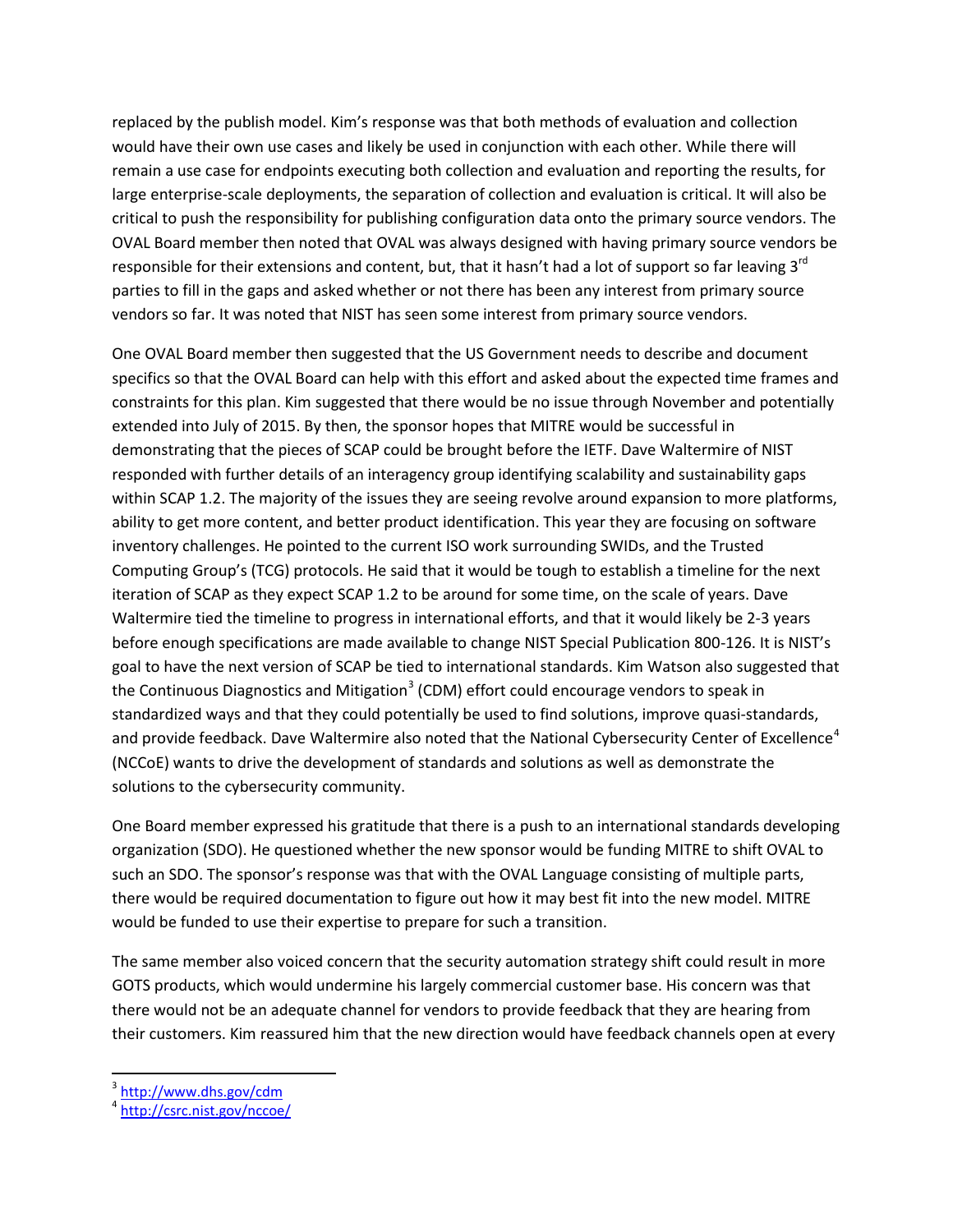step. She wishes to host several events and see how effectively they can receive such feedback. Kim requested that, if at any stage, members felt unheard that they communicate this to DHS so that the feedback loop could be repaired. It is their goal to include the Board the whole way to guarantee they have something viable for everyone. Dave Waltermire added that they do not have specific dates for those workshops but it is something they are committed to going forward.

Next, another Board member pointed out that OVAL's current architecture could support this without needing to completely revamp it and that the missing piece is defining protocols and what level of interoperability is needed (e.g. end-to-end, etc.). They also mentioned that they would like to hear how this impacts the SCAP Validation Program. Melanie Cook who leads the SCAP Validation Program at NIST explained how we need to be sure to include messaging that SCAP 1.2 is not going away and this is more of an evolution and that we want vendors to plan for this evolution.

Another question asked about the SCAP Validation Program, noting that there are a few vendors out there that are in SCAP 1.2 Validation, and a few that are evaluating whether they may get by with SCAP 1.0 or SCAP 1.1 Validation. His concern is that without as many SCAP 1.2 Validated products, transition to an SDO could result in an extended confused state. Melanie Cook emphasized that they are still stressing the importance of SCAP 1.2 Validation.

An operating system vendor voiced concern regarding the way SCAP Validation is tied to specific versions of OVAL. Their new operating system contains features that are not currently supported by OVAL and is concerned that their customers would have to wait too long to be able to scan for it. Kim points to this exact issue as what she hopes to address at a developer days event this year. Kim also mentioned that if anyone has any other questions about the SCAP Validation Program, they should reach out to Melanie by sending a message t[o scap@nist.gov](mailto:scap@nist.gov) so that we can make sure to get more information out to the community. The same member also mentioned that while they don't think the whole picture is clear to them yet as long as there is an open dialog where they can ask questions, when they come up, they should be in good shape as the transition progresses. They also suggested that workshops would be a good way to do this.

Lastly, an OVAL Board member raised a concern about Software Identification tags (SWID tags)<sup>[5](#page-5-0)</sup> and how they don't want to see them turn into a new scanning engine. Kim Watson explained how they need to get a better handle on what is policy and what does it need for asset collection, but, agrees entirely. Another member echoed this concern and did not want to have DHS reinvent the wheel. Kim Watson agreed.

### **Conclusion**

The Board and Kim Watson both agreed that the proper messaging is vital to the success of this transition. Open lines of communication to provide feedback from both government and commercial

<span id="page-5-0"></span> <sup>5</sup> <http://tagvault.org/swid-tags/what-are-swid-tags/>